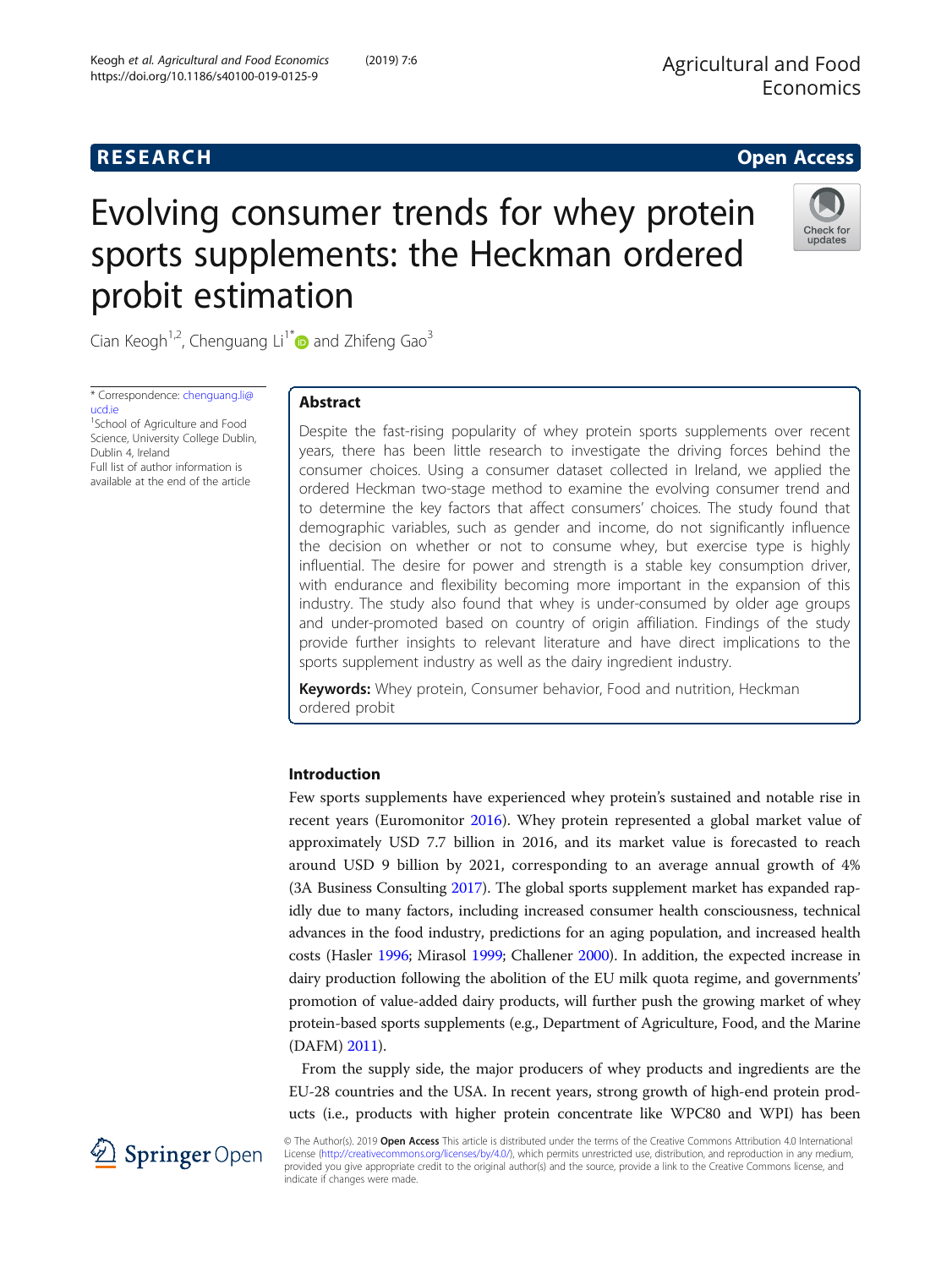observed, resulting from the fast growth in the main nutritional application sectors, such as sports supplements, infant formula, clinical nutrition, and functional foods. Leading dairy and cheese companies, such as Lactalis, Friesland Campina, and Glanbia, play important roles in whey and lactose markets. $<sup>1</sup>$  Although the two largest dairy companies,</sup> Nestlé and Danone, rarely produce whey and lactose ingredients themselves, they are the major end users of whey and lactose in their products. From the demand side, the major markets have expanded from the EU and US markets to Asia and beyond. In terms of market size, Asia has surpassed North America and is predicted to have the most growth potential over the next 5 years (3A Business Consulting [2017](#page-8-0)).

From the consumer profiles' prospectus, the whey protein sports supplement market has transformed enormously over the years. Historically, consumers of sports nutrition products have been bodybuilders and athletes (Froiland et al. [2004\)](#page-9-0). With increased consumer health consciousness and rapid expansion of the dietary supplement industry, the market has seen growing interest in the use of whey protein supplements by recreational users (Agriculture and Agri-Food, Canada [AAFC] [2010\)](#page-8-0). Studies have also shown that the calcium and mineral mix provided by dairy products can accelerate weight and fat loss during energy restriction, suggesting that whey protein might facilitate consumers in achieving a favorable body weight and composition (Ha and Zemel [2003](#page-9-0)).

Previous research on consumer perception and behaviors toward whey protein products can be found for whey protein-added snack, yogurt, and meal replacement products. Lee et al. [\(2002\)](#page-9-0) investigated four formulations of whey-protein-isolate (WPI) coatings used for chocolate-covered almonds and found that water-based WPI-lipid coatings had higher consumer acceptance than alcohol-based shellac. In another study done by Childs et al. ([2008](#page-8-0)) on consumer perception of whey and soy protein in meal replacement products, the researchers found that consumers preferred bars to beverages, but there were no significant preferences for protein type, which may result from the lack of knowledge and understanding of the different protein types. They also found that exercisers viewed muscle-building claims as more important, while non-exercisers viewed the heart health, calcium, and vitamin/mineral claims as more important.

There are no up-to-date quantitative studies that explore consumers' choice behaviors for whey protein-based sports supplements. Although the expansion of the sports supplement market has provided tremendous opportunities for the industry, producers and marketers are facing increasing challenges. First, as a wider variety of products become available in a growing variety of channels, competition is intensified from both inside and outside the sports nutrition market Agriculture and Agri-Food, Canada [AAFC] [2010](#page-8-0); Euromonitor [2015\)](#page-8-0). Second, ever-evolving consumer trends have placed more pressure on companies to develop novel products and accelerate the product adaption and innovation process in order to meet consumer needs (Bistrom and Nordstrom [2002](#page-8-0); Agriculture and Agri-Food, Canada [AAFC] [2010\)](#page-8-0). Under such a situation, continuous effort in understanding consumer trends is crucial to all the players in the industry.

To facilitate improved understanding on whey protein sports supplement consumption and the evolving consumer trends, we carried out a small-scale consumer survey in Ireland in 2014. Although a small country, Ireland plays a unique role in the world sports nutrition market. From the production side, Glanbia (headquarters in Ireland) became the world's largest sports nutrition producer in 2003. A number of high-profile acquisitions, including that of Optimum Nutrition and BSN, have given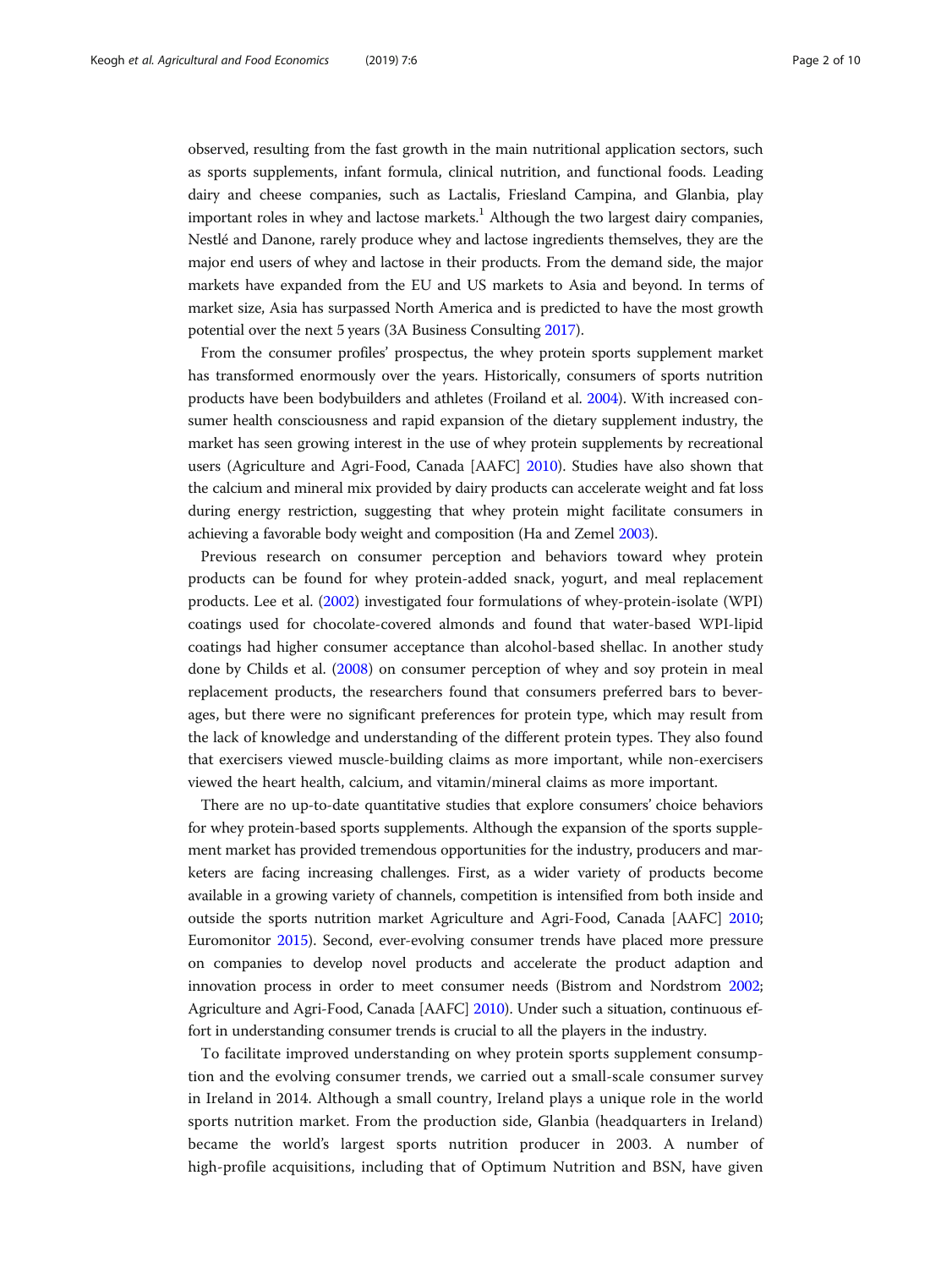Glanbia a 13% share in a fragmented global sports nutrition market (Food and Drink Business Europe [2011](#page-9-0)). From the market side, the Irish market for whey protein sports supplements has seen rapid growth in both Irish-owned brands (Optimum Nutrition, Kinetica, BSN, ROS, etc.) and non-Irish brands (USN, PhD, etc.). Compared to the average annual growth of 4% globally, shares of sports nutrition grew by 9% and sports protein powder grew by 12% in current value terms in 2015 in Ireland (Euromonitor [2015\)](#page-8-0). With its leading position in sports nutrition production and its tremendous market growth, Ireland has lent itself to being an appealing case study choice for the evolving trends of this fast-growing industry.

Sports supplements are traditionally used by athletes to enhance training effect and to accelerate body recovery. It is often believed that males are the dominant users of sports supplements (Froiland et al. [2004\)](#page-9-0). The objectives of this research are (1) to identify the determining factors that affect consumers' choice of whether or not to consume whey protein products, (2) to determine the key factors that affect the amount of whey products consumed by consumers, and (3) to determine the brand awareness and the key factors that affect consumers' brand choice. Three hypotheses are explored. Hypothesis 1: gender plays an important role in the choice of whey protein consumption. Hypothesis 2: exercise type is a determining factor for the consumption of sports supplements. Hypothesis 3: country of origin label has strong impacts on consumer choices. Findings from the study will have direct implications to improve the effectiveness of product development and other marketing efforts of the industry. The rest of the paper is organized as follows. The "Methodology" section explains the model and methodology applied in the study. The "[Data and analysis](#page-3-0)" section reports the sample details, the analysis process, and the main results. The "[Conclusions and](#page-6-0) [implications](#page-6-0)" section concludes the study and provides industry implications.

## Methodology

In a typical consumer study scenario, the people interviewed would be asked if they have consumed a certain product, and if so, how much. For researchers, one problem that often arises is that the consumption quantity is not observable for those who have not consumed the product, so that estimating the consumption quantity based only on the characteristics of consumers of the product would tend to produce biased results (Heckman [1979;](#page-9-0) Baltagi [2008](#page-8-0); Winkelmann [2013\)](#page-9-0). To solve this potential sample selection bias problem, we used Heckman's two-stage selection model that approaches the sample selection as an omitted variables problem in a two-stage process (Heckman [1979](#page-9-0)).<sup>2</sup> In addition, for our survey respondents who have consumed whey protein sports supplements, their consumption levels were indicated by the selection from a list of different intervals. From a data analysis point of view, whey consumption is represented by a series of ordered outcomes rather than a continuous variable. To accommodate this ordered response, we used ordered selection models instead of a standard selection model (Chiburis and Lokshin [2007](#page-8-0); De Luca and Perotti [2011\)](#page-8-0).

Combining the above modeling considerations, the main statistical method used herein is Heckman's ordered probit model taking into account potential selection bias and the nature of ordered data. Following De Luca and Perotti [\(2011](#page-8-0)), an ordered response model with sample selection can be represented through the following bivariate threshold-crossing model: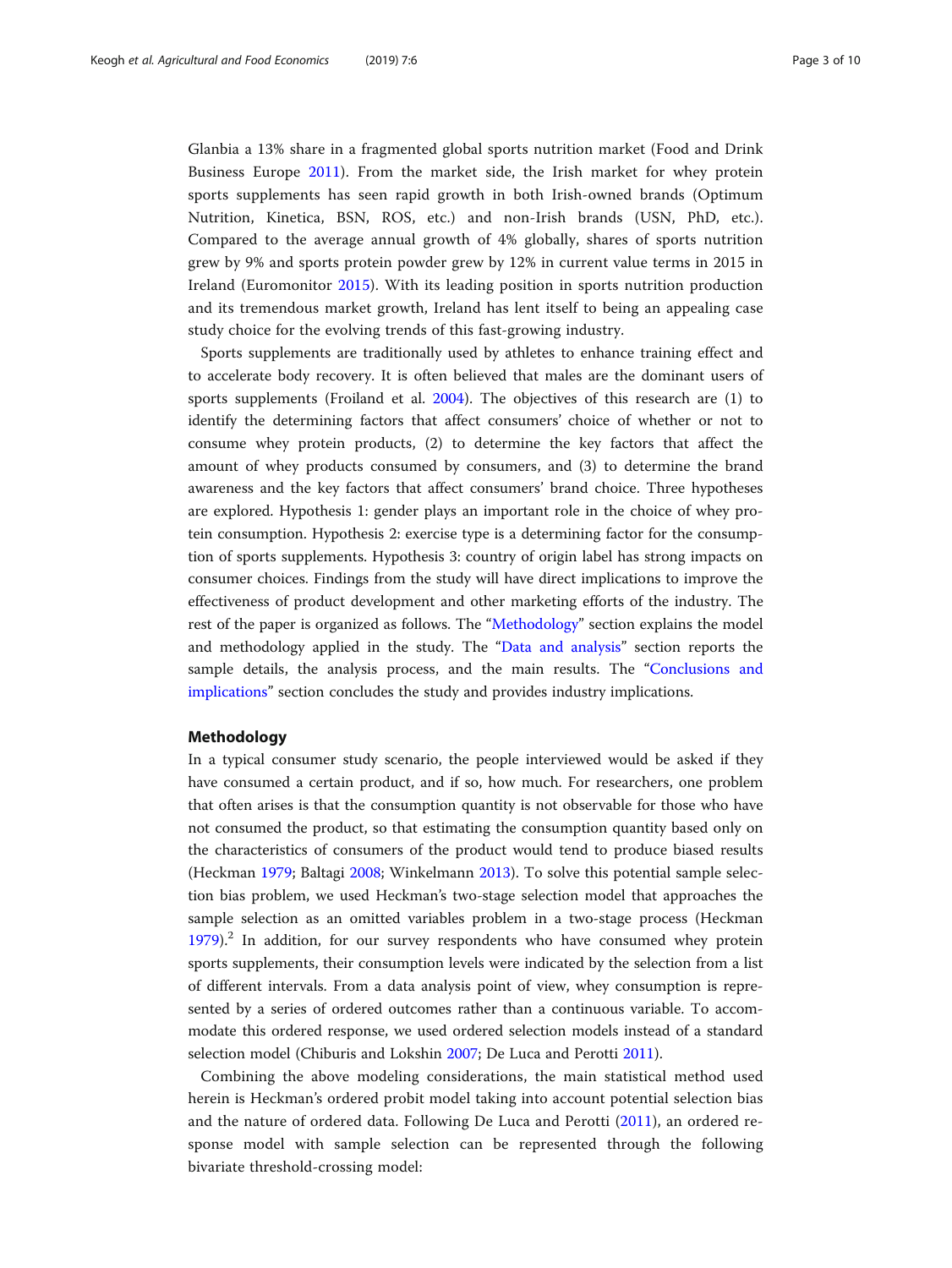<span id="page-3-0"></span>
$$
Y_j^* = \beta_j^T X_j + U_j \ j = 1, 2 \tag{1}
$$

$$
(1)Y_1 = I(Y_1^* \ge 0) \tag{2}
$$

$$
Y_2 = \sum_{h=0}^{H} hI(\alpha_h < Y_2^* \le \alpha_{h+1}) \text{ if } Y_1 = 1 \tag{3}
$$

Equation (1) shows the two-stage consumer decision process with each stage decision affected by a list of factors, where  $Y_1^*$  represents the latent variable for the selection process (consume whey or not) and  $Y_{2}^{*}$  represent the outcomes of interest (amount consumed, or money spent), respectively; the  $X_j$  are exogenous variables (demographics, consumer behaviors, etc.); the  $\beta_i$  are vectors of parameters; and the  $U_i$  are unknown errors. Equation (2) is the selection equation capturing whether or not a potential consumer  $i$  uses whey products, which is modeled as an indicator defined as  $Y_1 = 1$  if  $Y_1^* > 0$ , and  $Y_1 = 0$  otherwise. Equation (3) is the outcome equation, that is, the quantity of whey protein product consumed by consumer i.

Sample selection bias is such that we only observe  $Y_2$  when  $Y_1 = 1$ ; that is, we only observe the quantity consumed by consumers if they decided to consume whey in the first place, with the decision to consume whey being largely based on the utility maximization assumption  $Y_1 = I(Y_1^* \ge 0)$ . Adopting the Heckman selection model, our parametric specification of the model assumes that the errors  $U_1$  and  $U_2$  follow a bivariate Gaussian (normal) distribution with zero means, unit variances, and correlation coefficient  $\rho$ , which allows for the selection effect to operate. Under this assumption on the distribution of the latent regression errors, the log-likelihood function for a random sample of *n* observations  $\{(Y_{1i}, Y_{2i}, X_{1i}, X_{2i}), i = 1, ..., n\}$  is:

$$
L(\theta) = \sum_{i=1}^{N} \Big\{ (1 - Y_{1i}) \ln \pi_{0i}(\theta) + \sum_{h=0}^{H} Y_{1i} I(Y_{2i} = h) \ln \pi_{1hi}(\theta) \Big\},\tag{4}
$$

where  $\theta = (\beta_1, \beta_2, \alpha, \rho)$  is the vector of all model parameters ( $\beta_1$  is a vector of the parameters for the selection model,  $\beta_2$  is a vector of the parameters for the outcome model,  $\alpha$  is the level of the ordered outcome, and  $\rho$  the correlation coefficient for the errors  $U_1$  and  $U_2$ ) and the  $\pi^{'}s$  are the conditional probabilities of the possible realizations of  $Y_1$  and  $Y_2$ . A parametric maximum likelihood (ML) estimator of  $\theta$  maximizes the log-likelihood function specified in Eq. (4) and is consistent and asymptotically efficient under standard regularity conditions (De Luca and Perotti [2011\)](#page-8-0). The statistical software package we used for the estimation is Stata13 (StataCorp [2013\)](#page-9-0).

### Data and analysis

A consumer survey on whey protein sports supplements was conducted in Ireland in February and March of 2014. The questionnaires, generated using survey monkey, were posted and collected through an online Facebook community.<sup>3</sup> The survey was aimed at Irish residents aged 18 years and above with basic knowledge and understanding about whey protein.

The survey collected the respondents' demographic characteristics, such as gender, age, income, and employment status; whey product consumption and purchase behavior, such as whether or not the respondent consumed whey products in the past 5 years and the amount of product consumed; and information on whether respondents participated in exercises and the types of the exercises. Considering that the main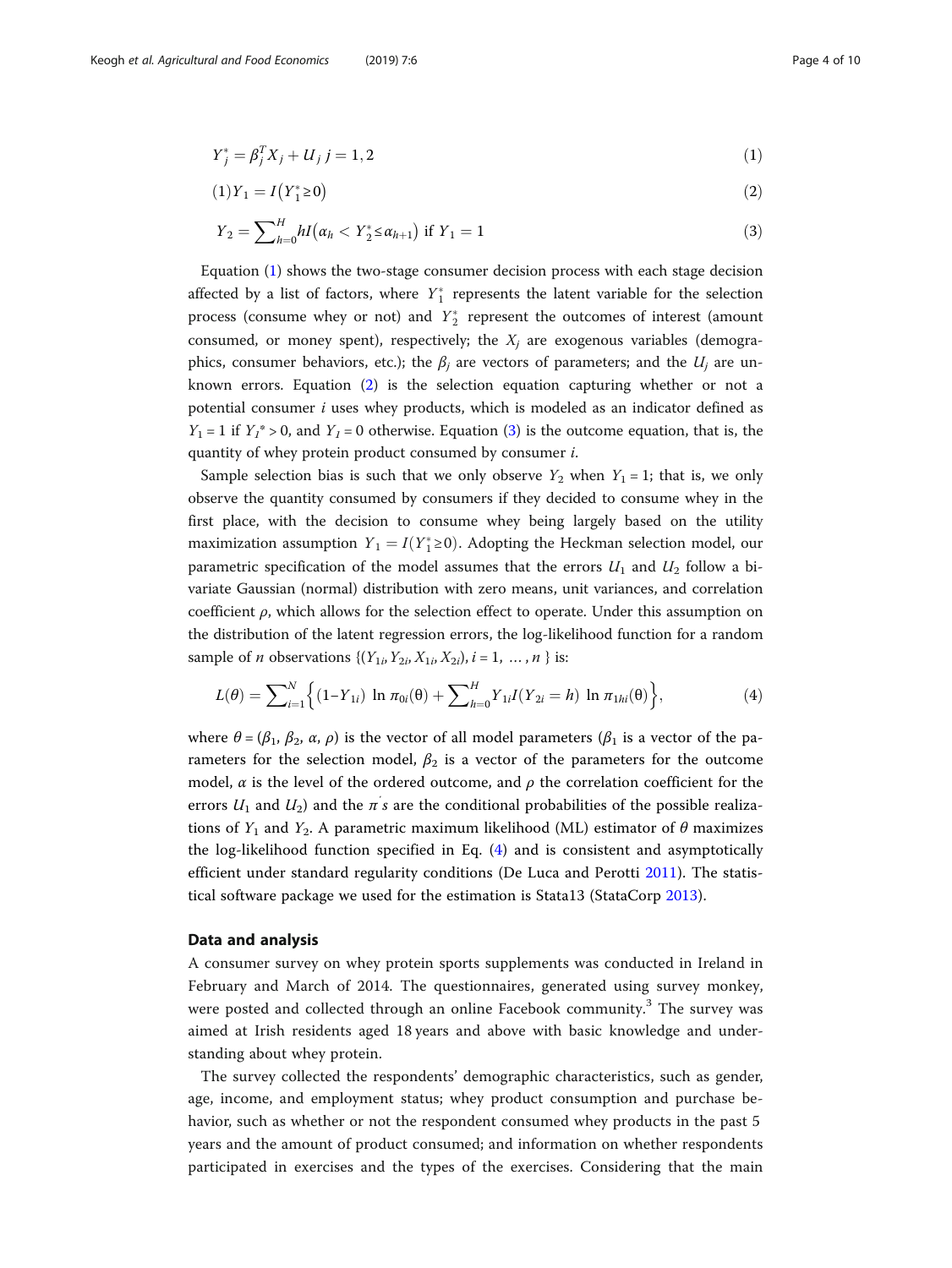function of whey protein is to improve muscle protein synthesis, promote the growth of muscle, and aid weight-loss, exercise type and frequency are expected to be highly relevant to the consumption and purchase of whey products. A total of 105 valid responses were collected and used in this study.

Statistics of participants' demographic characteristics, together with exercise and whey consumption behavior, are summarized in Table 1. The percentage of female respondents are somewhat lower than male respondents (46% vs. 54%), likely reflecting the continued gender difference in the consumption of sports supplement products. The majority of the respondents in our sample (77%) engage in more than 3 h of exercise per week, wherein 61% of respondents claim endurance as their main type of exercise compared to 27% of respondents claiming flexibility as their main type of exercise. Among the respondents, new users (started to use whey protein within the past year) account for 40% of all users from the respondents compared to 15% having used whey for more than 5 years. For those who buy whey protein products, more than half are under the age of 25 years and only 24% are aged 36 years or above, which is in line with

| Variable                                           | Percentage (%) |
|----------------------------------------------------|----------------|
| Gender                                             |                |
| Female                                             | 45.71          |
| Male                                               | 54.29          |
| Age                                                |                |
| Age $( \leq 25 )$                                  | 52.94          |
| Age (26-35)                                        | 29.42          |
| Age (> 36)                                         | 17.64          |
| Gross income                                       |                |
| Income (< 30,000 euro)                             | 39.60          |
| Income (30,000-50,000)                             | 44.56          |
| Income (> 50,001-70,000)                           | 13.86          |
| Income (> 70,001)                                  | 6.93           |
| Employment                                         |                |
| Full-time employed                                 | 43.27          |
| Part-time employed                                 | 14.42          |
| Others (including full-time, third-level students) | 42.31          |
| Exercise hours per week                            |                |
| Up to 3 h                                          | 23.30          |
| $3$ to $6h$                                        | 38.83          |
| More than 6h                                       | 37.87          |
| Main type of exercise                              |                |
| Endurance                                          | 61             |
| Power and strength                                 | 12             |
| Flexibility                                        | 27             |
| When started using whey protein                    |                |
| Within the last year                               | 40             |
| 1-4 years ago                                      | 45             |
| > 5 years ago                                      | 15             |

| Table 1 Sample summary statistics |  |  |
|-----------------------------------|--|--|
|-----------------------------------|--|--|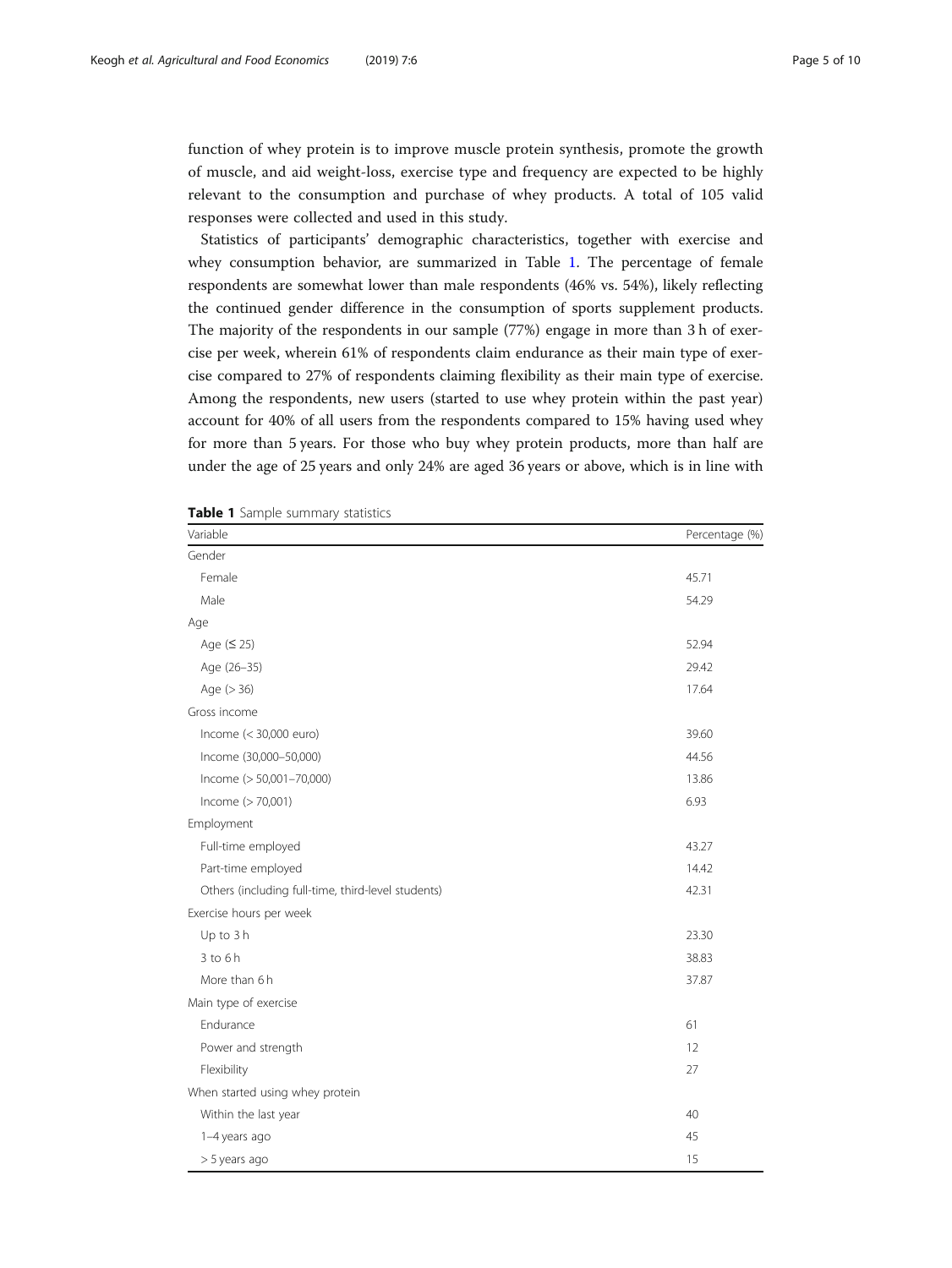previous studies showing the popularity of whey sports supplements among younger age groups (Morrison et al. [2004;](#page-9-0) Bianco et al. [2011](#page-8-0)).<sup>4</sup>

Results from the Heckman ordered probit models are shown in Table 2. The lower part of the table reports parameters for the selection model, that is, factors affecting the decision of whether or not to consume whey protein sports supplements; the upper part of the table includes estimates for the outcome model, that is, factors affecting the amount of whey products consumed given a decision to consume in the first place. Whey consumption amount is captured by both the quantity of whey products consumed (model  $1^5$ ) and the money expenditure on whey products (model 2). In both models, qualitative variables such as gender and exercise type are included as indicator variables, with endurance being used as the base for exercise type. Results in model 1 show that demographic variables such as age, gender, and income do not have a significant influence on the decision on whether or not to consume whey, but exercise type does make a difference: relative to "endurance" type of exercisers, people who engage in "power and strength" types of exercises are more likely to consume whey protein sports supplements. Regarding the quantity purchased, gender and income are not significant in the model results, indicating the lack of statistical evidence to support the gender difference in the decision for whey protein consumption. Conversely, age is negative and significant, showing a negative impact at the 95% confidence level even after controlling for exercise frequency, indicating that among whey consumers, older people tend to consume less whey protein sports supplements. The results in model 2 are consistent with those reported in model 1, where expense replaces quantity of whey sports supplements consumed as the dependent variable.

These findings suggest that income (albeit self-reported) is not a defining factor of whey protein sports supplement consumption, and also challenge the conventional

|                     | Model (1)  |           | Model (2)  |           |
|---------------------|------------|-----------|------------|-----------|
|                     | Quantity   |           | Expense    |           |
| Outcome model       |            |           |            |           |
| Age                 | $-0.495**$ | $(-2.66)$ | $-0.320*$  | $(-2.18)$ |
| Female              | $-0.975$   | $(-1.61)$ | $-0.468$   | $(-1.05)$ |
| Income              | 0.0150     | (0.13)    | $-0.0220$  | $(-0.15)$ |
| Exercise frequency  | $-0.0421$  | $(-0.51)$ | $-0.0565$  | $(-0.54)$ |
| Selection model     |            |           |            |           |
| Age                 | $-0.0134$  | $(-0.14)$ | $-0.00832$ | $(-0.09)$ |
| Female              | $-0.144$   | $(-0.48)$ | $-0.114$   | $(-0.39)$ |
| Income              | $-0.0344$  | $(-0.40)$ | $-0.0576$  | $(-0.60)$ |
| Flexibility         | 0.417      | (1.17)    | 0.199      | (0.51)    |
| Power/strength      | $1.085***$ | (2.95)    | $1.111***$ | (3.16)    |
| Constant            | $-0.397$   | $(-0.92)$ | $-0.336$   | $(-0.73)$ |
| Athrho <sup>a</sup> | 1.208      | (1.39)    | 0.669      | (0.89)    |
| Log likelihood      | $-92.62$   |           | $-111.0$   |           |
| Observations        | 105        |           | 105        |           |

**Table 2** Heckman ordered probit estimation on whey consumption quantity and expense

Values in parentheses are t statistics

\*, \*\*, and \*\*\* indicate 10%, 5%, and 1% significance level, respectively

<sup>a</sup>The athrho is Fisher's Z transformation of the correlation, also known as the arc-hyperbolic tangent. To obtain estimates in the correlation metric, one can apply the inverse of this transformation, and test whether rho =  $0$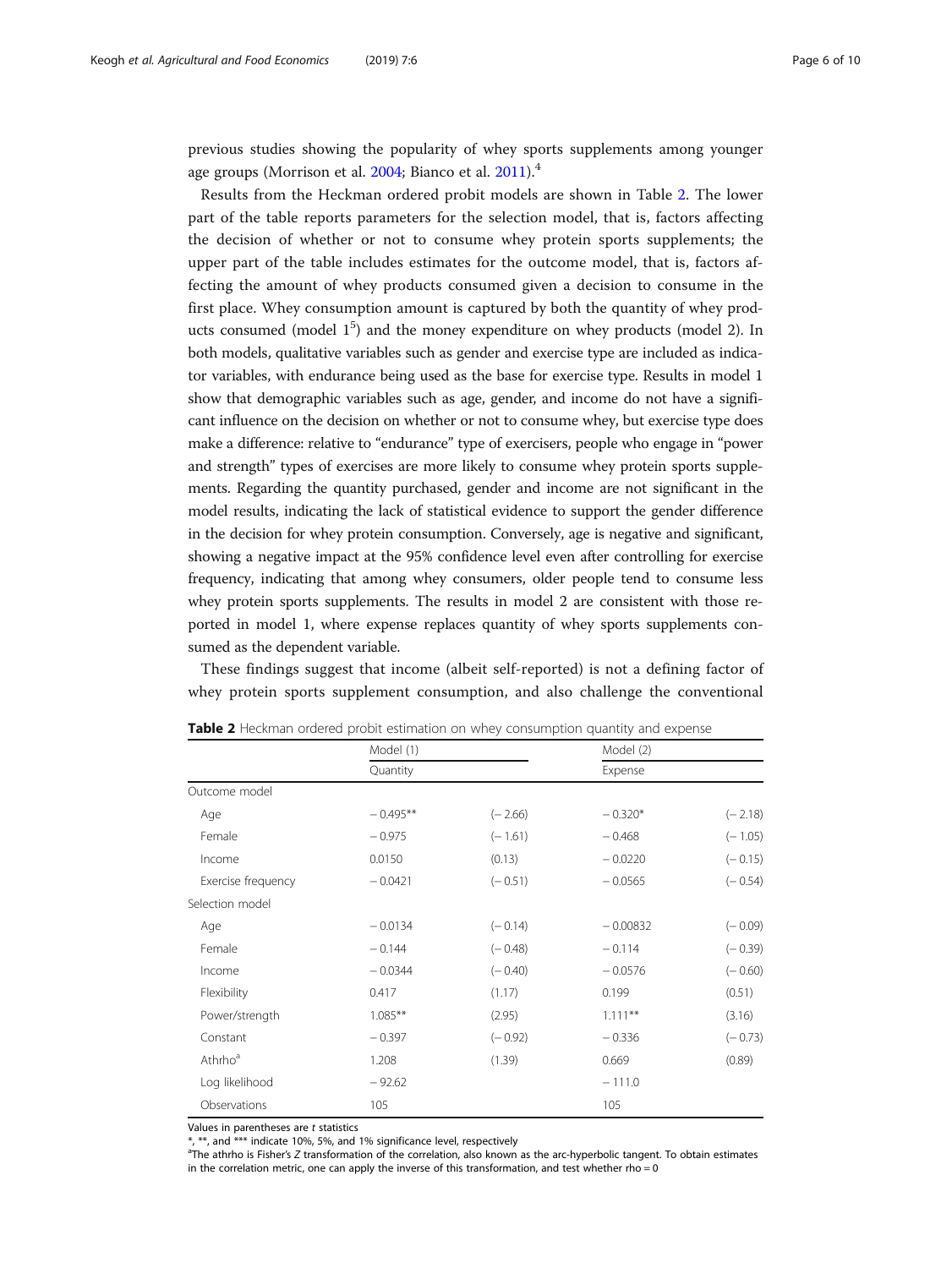<span id="page-6-0"></span>understanding that females are less likely than males to use sports supplements. In addition, perhaps, the most noteworthy finding involves the older age group. Our study shows that older people tend to consume less whey products even after controlling for exercise frequency in the analysis. Scientific research indicates that as people age, they tend to become resistant to the positive effect of protein ingestion, which means that older people need a higher protein dose than younger people post-exercise to achieve desired muscle protein synthesis (Burd et al. [2012\)](#page-8-0). In summary, older people consume less whey protein when they should be consuming more. This apparent divergence offers a potential marketing opportunity for this growing industry.

To further identify the changing consumption trend of whey protein supplements, we took the subsample of the data (in particular, those who consume whey protein products) and divided it into two groups: group 1 includes people who used whey for more than 2 years and group 2 includes those who just started using whey within 2 years at the time of the survey. The statistics show that more than half of the new whey consumers are those who participate in endurance and flexibility types of exercise, indicating a strong market growth potential in this market segment. The statistics also show that more than 80% of the female consumers of whey protein supplements only started to use the product in the last 2 years, indicating a strong growth trend for females in recent years. Reasons behind this trend include the change in perception (that the function of muscle recovery can be achieved without building bulk muscle mass) and product availability (companies are targeting female consumers with specific designs that appeal to females (e.g., pink packaging, smaller size)).<sup>6</sup>

When investigating consumers' brand preference, we find no significant correlation among age, gender, or exercise type to the choice of Irish brand vs. non-Irish brand. But one noteworthy finding is that while 55% of whey consumers surveyed state that they would prefer Irish brands to non-Irish brands, 41% of consumers within this group were unaware of whether or not the product they bought is an Irish brand product. This current lack of awareness of brand origin among consumers likely reflects the under-promotion of origin-related brand names. On the flip side, using country of origin labeling to further promote whey products may have strong marketing potential.

## Conclusions and implications

Previous research on consumer perception and behaviors toward whey protein products are limited to whey protein-added snack, yogurt, and meal replacement products (Lee et al. [2002](#page-9-0); Childs et al. [2008\)](#page-8-0). In this study, we investigated the evolving consumer trends for whey protein products as sports supplements using a small-scale consumer survey. We found no evidence that the likelihood for the purchase of whey protein products is affected by gender or income, but the decision is highly correlated with exercise type. This finding is consistent with some of the previous research that concludes that demographic characteristics have less impact on consumer food choice than behavioral variables (Gao et al. [2011;](#page-9-0) Macharia et al. [2013\)](#page-9-0). Although people who exercise for "power and strength" are more likely to purchase whey protein products, the fast-growing market in recent years is among those who mainly undertake endurance and flexibility exercises. This finding shows that the main driving force behind whey protein consumptions has shifted from elite athletes pursuing higher performance to recreational exercisers looking to improve body and health function,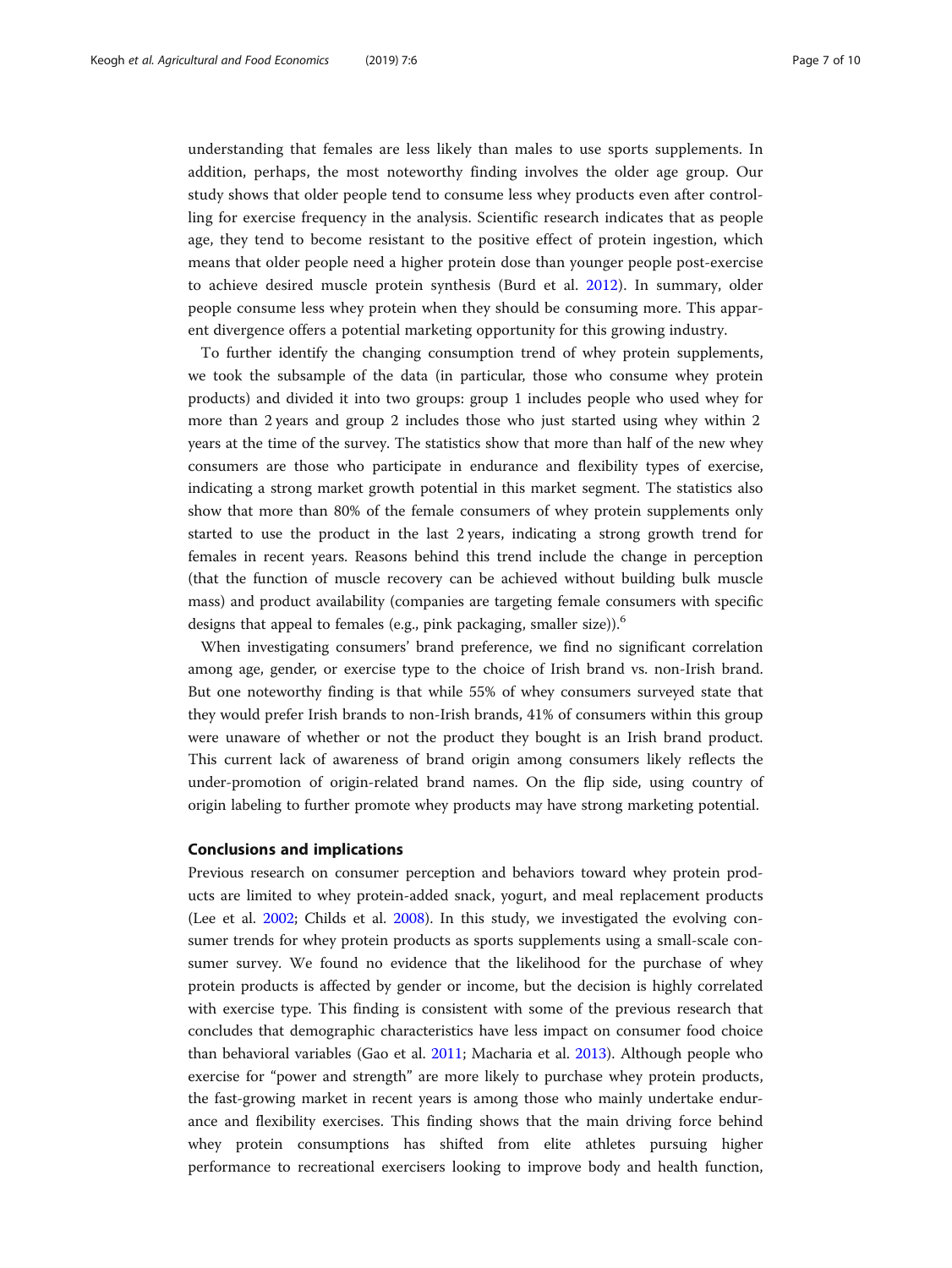thus providing important updates to our understanding on the market trends compared to previous literature (Froiland et al. [2004](#page-9-0)).

The increasing popularity of whey protein supplements among women users is evident. This revealed a shift in the gender composition of whey protein consumers from male dominant to gender neutral. In addition, we found that age is an important factor affecting the consumption choices of whey protein: the older age group tends to spend less on whey protein and consume less quantity of whey protein products than the younger age groups even after controlling for exercise frequency, yet according to scientific research, the older age group needs more whey protein for muscle recovery post-exercise due to higher resistance to protein ingestion. In terms of consumers' brand choice for whey protein products, due to the disconnection of product brands to country of origin information, consumers' preference for domestic brands is not reflected through their brand choice.

Our findings have several implications for the industry. First, there is a clear opportunity to target recreational and lifestyle users to expand the potential market for whey protein sports supplements. Second, further development of products that target female consumers is a promising direction for the industry. Third, if whey is being under-consumed by the older age group, promoting to this group should not only try to attract new consumers, but also convey to existing users the importance of increasing their whey consumption level based on health grounds. Finally, given the preference for domestic brand by consumers and the lack of brand origin awareness, further promotion of country of origin as a favorable product attribute may lead to potential marketing advantage.

Albeit the interesting findings and consumer trends revealed from this study, as noted above, the data collected in this study have certain limitations in terms of sample size and social media recruitment method. Given the niche market nature of the product studied, recruiting consumers was challenging; thus, the sample size is much smaller than preferred. Even for the targeted group of regular exercisers, only a small percentage consume whey protein products. Another limitation of the study is that we did not include analysis for consumer attitude toward whey protein products. This is partially due to the study design, which focused more on consumption trend than on consumer attitude. Thereby, future research for the whey protein supplement market on a larger scale that includes further analysis on consumer attitude with specific marketing focuses may be beneficial.

## Endnotes

<sup>1</sup>Lactalis is a multinational dairy products corporation headquartered in France. FrieslandCampina is a Dutch dairy cooperative. Glanbia is a global nutrition company headquartered in Ireland.

 $2$ Compared to another often-used Tobit model in the related literature, Heckman's model allows different mechanisms for the decision to participate (e.g., buy, consume) and the decisions on the consumption quantity (e.g., how much to buy, how much to consume) (Heckman [1979](#page-9-0); Bellemare and Barrett [2006\)](#page-8-0).

<sup>3</sup>There are increasing numbers of research projects being conducted using data collected through online media, given the low cost (compared to face-to-face survey) and vast popularity of social media. For discussions on the validity and justification of using online media for survey recruitment, please refer to Tan et al. ([2012\)](#page-9-0) and Samuels and Zucco ([2013](#page-9-0)).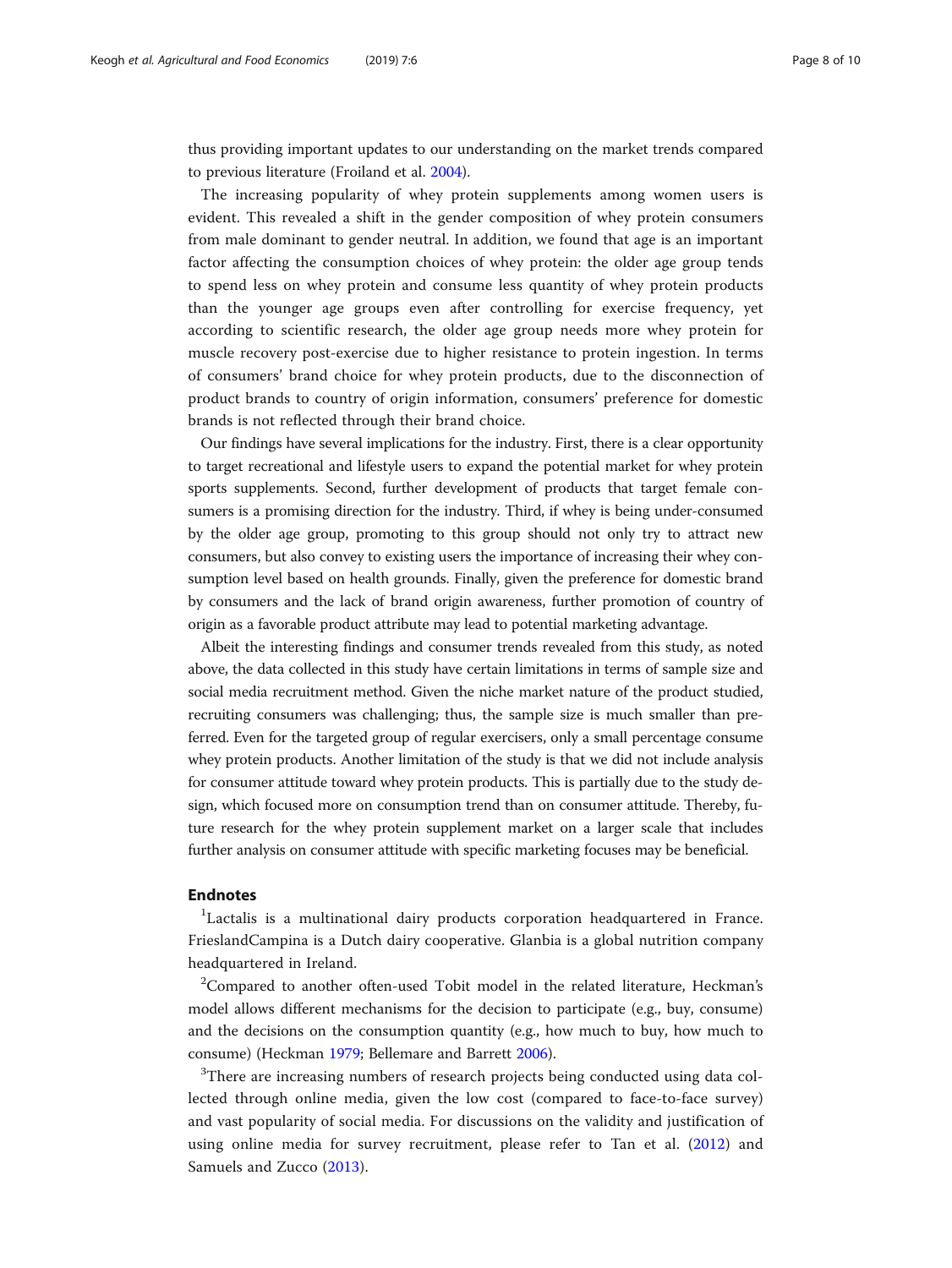<span id="page-8-0"></span><sup>4</sup>Larger proportion of younger users in the dataset could also partly reflect recruitment using social media.

<sup>5</sup>Two dependent variables that represent whey consumption behaviors which are used in model 1 and model 2 are the average consumer whey protein supplements consumption quantity (kilogram) and the average consumer expense for whey protein supplements (euro) respectively.

<sup>6</sup>When a one-stage ordered probit regression was applied to the subsample of whey protein users using consumption quantity as the dependent variable, we find that the female variable is negative and statistically significant, which implies that female consumers tend to buy smaller quantities compared to their male counterparts.

#### Acknowledgements

The authors would like to thank colleagues who kindly provided their suggestions, in particular, Dr. David Stead for his valuable input. We would also like to thank the two reviewers for their insightful comments and suggestions.

#### Funding

Not applicable.

#### Availability of data and materials

The datasets generated during the current study are not publicly available but are available from the corresponding author on reasonable request.

#### Authors' contributions

CK was responsible for the industry review, data collection, and the draft writing. CL was responsible for the data analysis, additional literature review, and paper writing. ZG contributed to the model and was responsible for the data analysis and paper revision. All authors read and approved the final manuscript.

#### Competing interests

The authors declare that they have no competing interests.

#### Publisher's Note

Springer Nature remains neutral with regard to jurisdictional claims in published maps and institutional affiliations.

#### Author details

<sup>1</sup>School of Agriculture and Food Science, University College Dublin, Dublin 4, Ireland. <sup>2</sup>Consumer Marketing Division Three, Ireland. <sup>3</sup> Food and Resource Economics Department, University of Florida, FL, USA.

### Received: 29 January 2018 Accepted: 13 March 2019 Published online: 01 April 2019

#### References

3A Business Consulting (2017) Global market for whey and lactose ingredients, 2017–2021. 3A Business Consulting, Aarhus Agriculture and Agri-Food, Canada [AAFC] (2010) Overview of the sports nutrition market – food, beverages, and

supplements. Agriculture and Agri-Food Canada, Ottawa, Ontario

Baltagi BH (2008) Econometric Analysis of Panel Data. Chichester: Wiley.

- Bellemare MF, Barrett CB (2006) An ordered Tobit model of market participation: evidence from Kenya and Ethiopia. Am J Agric Econ 88(2):324–337
- Bianco A, Mammina C, Paoli A, Bellafiore M, Battaglia G, Caramazza G, Palma A, Jemni M (2011) Protein supplementation in strength and conditioning adepts: knowledge, dietary behavior and practice in Palermo, Italy. J Int Soc Sports Nutr 8:25 <https://doi.org/10.1186/1550-2783-8-25>
- Bistrom M, Nordstrom K (2002) Identification of key success factors of functional dairy foods product development. Trends Food Sci Technol 13:372–379

Burd NA, Yang Y, Moore DR, Tang JE (2012) Greater stimulation of myofibrillar protein synthesis with ingestion of whey protein isolate v. micellar casein at rest and after resistance exercise in elderly men. Br J Nutr 108(6):958–962

Challener C (2000) Functional foods market offers promise and risk. Chem Mark Report 257:16 Chiburis R, Lokshin M (2007) Maximum likelihood and two-step estimation of an ordered-probit selection model. Stata J 7(2):

167–182 Childs JL, Thompson JL, Lillard JS, Berry TK, Drake M (2008) Consumer perception of whey and soy protein in meal

- replacement products. J Sens Stud 23(3):320–339
- De Luca G, Perotti V (2011) Estimation of ordered response models with sample selection. Stata J 11:213–239 Department of Agriculture, Food, and the Marine (DAFM) (2011) Implementation of the Food Harvest 2020 in the Dairy sector (2011). Department of Agriculture, Food, and the Marine, Dublin

Euromonitor (2015) Sports nutrition in Ireland – a category briefing. Euromonitor International, London Euromonitor (2016) Global trends in protein. Euromonitor International, London